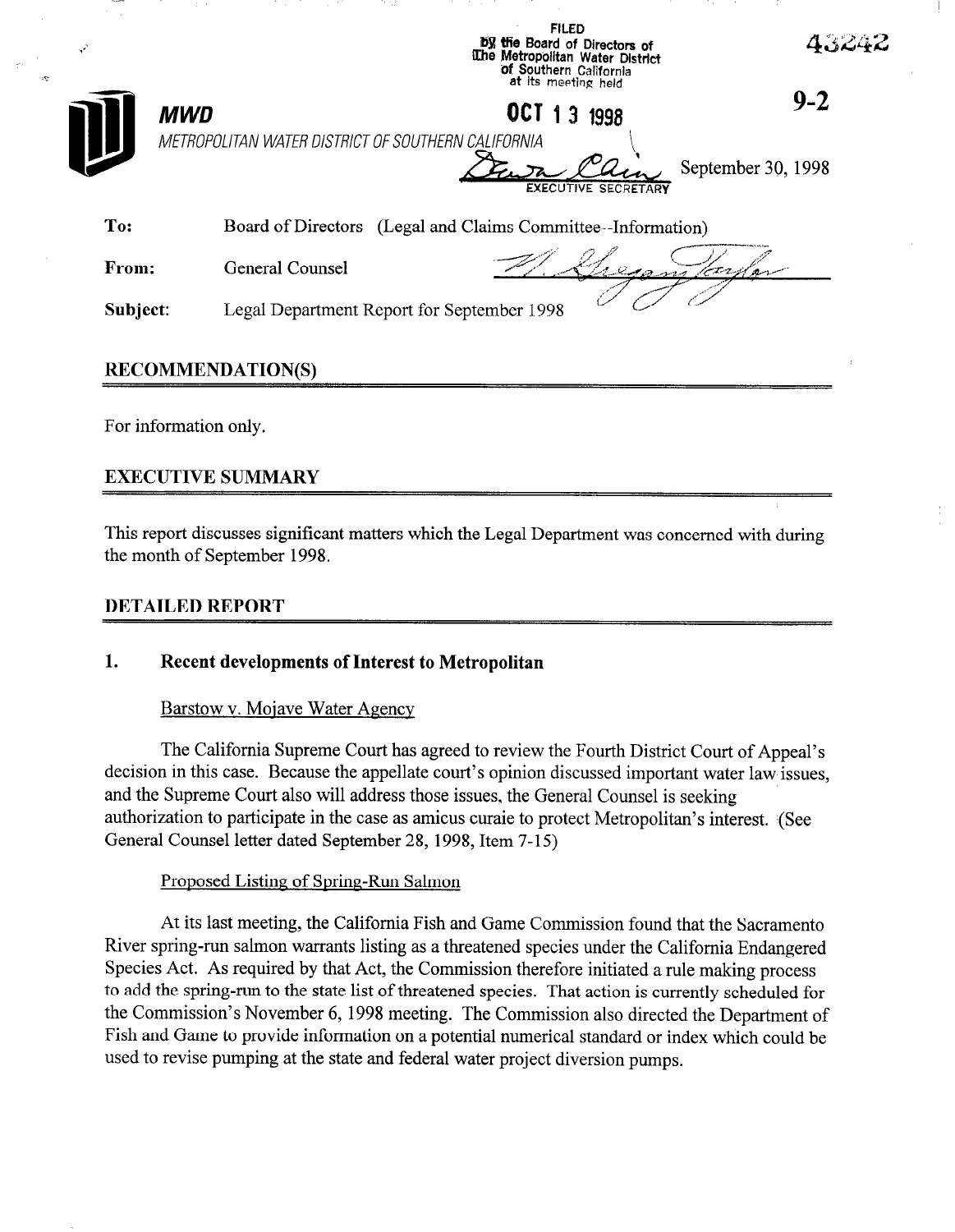#### State Water Contract

A member of the Legal staff participated in negotiations with the Department of Water Resources and other state water contractors regarding proposed revisions to the State Water Contract, which is being separately reported on to the Board by the General Manager.

## 2. Litigation to Which Metropolitan Is a Party

#### Kiewit Pacific Co. v. MWD

In July it was reported that Metropolitan's summary judgment motion was granted, dismissing Kiewit's claim. As anticipated Kiewit filed its appeal. The appeal process will take approximately six months.

#### Richard DeVuvst and Linda DeVuvst vs. MWD

On September 25, 1998, the District was served with a Complaint seeking compensation for inverse condemnation by Richard and Linda DeVuyst. Plaintiffs' claim that the District damaged or destroyed growing crops (alfalfa) during the course of the Inland Feeder construction in the Lakeview area of Riverside County. Apparently the crops were located on land subject to a temporary construction easement and owned by a third party who has been fully compensated for the easement. To date, plaintiffs have been unable to verify a lease or other right to farm this land. The General Counsel will take all steps to protect the District's interest.

### Melvin and Uta Fox v. CalTrans, et al.

Plaintiffs Melvin and Uta Fox allege that, beginning in 1993, various entities, including the City of Los Angeles, CalTrans and Kessler Construction, caused water intrusion and subsidence damages to their residence. These entities were all involved in the construction of a new freeway offramp in the Woodland Hills area, where plaintiffs' residence is located. This is the same CalTrans project which necessitated the relocation of the Calabasas Feeder, a Metropolitan construction project. On April 17, 1998, plaintiffs substituted Metropolitan into the case as a Doe defendant. Metropolitan's relocation project was located approximately 500 feet from plaintiffs' residence.

Metropolitan has settled with plaintiffs for \$11,500. After filing its Answer on June 24, 1998, Metropolitan served a Code of Civil Procedure Section 998 settlement offer in the amount of \$11,500. After protracted negotiation, plaintiffs finally agreed to a settlement in this amount. This settlement represents a significant cost savings in that the defense of this case would probably have cost Metropolitan \$40,000 to \$50,000 in expert fees and trial preparation.

Before filing an Answer, Metropolitan tendered the defense of this case to Pascal  $\&$ Ludwig's insurance carrier because Metropolitan was named as an additional insured in the construction project's prime contractor's general liability policy. The carrier's representative, AIG Claim Services, Inc., refused to make a coverage decision before Metropolitan's Answer was due. Now that the case has settled, Metropolitan shall demand a sum certain for all amounts, including attorney's fees, above the policy's \$10,000 deductible.